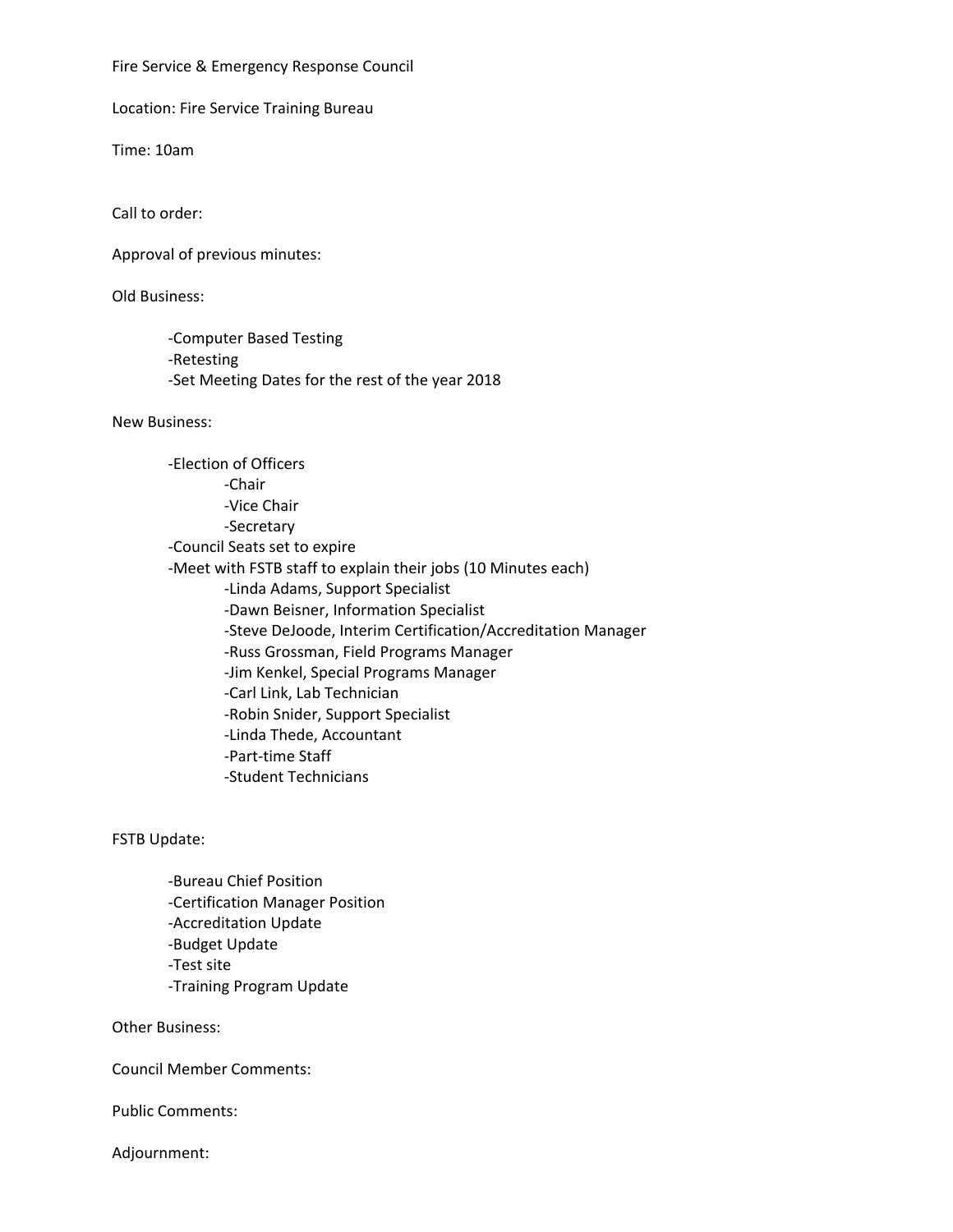# **Iowa Fire Service & Emergency Response Council**

### **Council Meeting Minutes**

Thursday, February 15, 2018 10:08 am – 3:11 pm Fire Service Training Bureau Ames, IA

#### **Council Members Present**

Justin Adams, Chair – *IA Professional Fire Chiefs Association* Lynn Washburn-Livingston, Secretary – *IA Professional Fire Chiefs Association* Deb Krebill – *IA Fire Chiefs Association* Mike Bryant – *IA Association Professional Firefighters* Alicia Lidtke – *IA Firefighters Association* Marion Valero-Lehman – *IA Firefighters Association* Thomas Craighton – *Emergency Medical Services* Jeff Kling, Vice Chair – *Public Member* Pam Kenkel – *Public Member* Dan Wood – *Fire Marshal*

#### **Council Members Absent**

Ellen Hagen - *IA Fire Chiefs Association* Joe Mullen – *Division of Labor, Iowa Workforce Development, Ex-Officio member*

## **Positions Currently Vacant**

IA Association of Professional Firefighters

## **State Fire Marshal Staff Present**

Steve DeJoode – *FSTB Acting Certification/Accreditation Manager* Jim Kenkel Russ Grossman AJ Plach Doug Allen Todd Moomaw

#### **Public members present**

Jerry Estlick – *West Des Moines Fire* Kim Fensterman – *Kirkwood Community College* Adam Wedmore *– Northern Iowa Area Community College* Duane Hendrickson *– IA Fire Chiefs Association*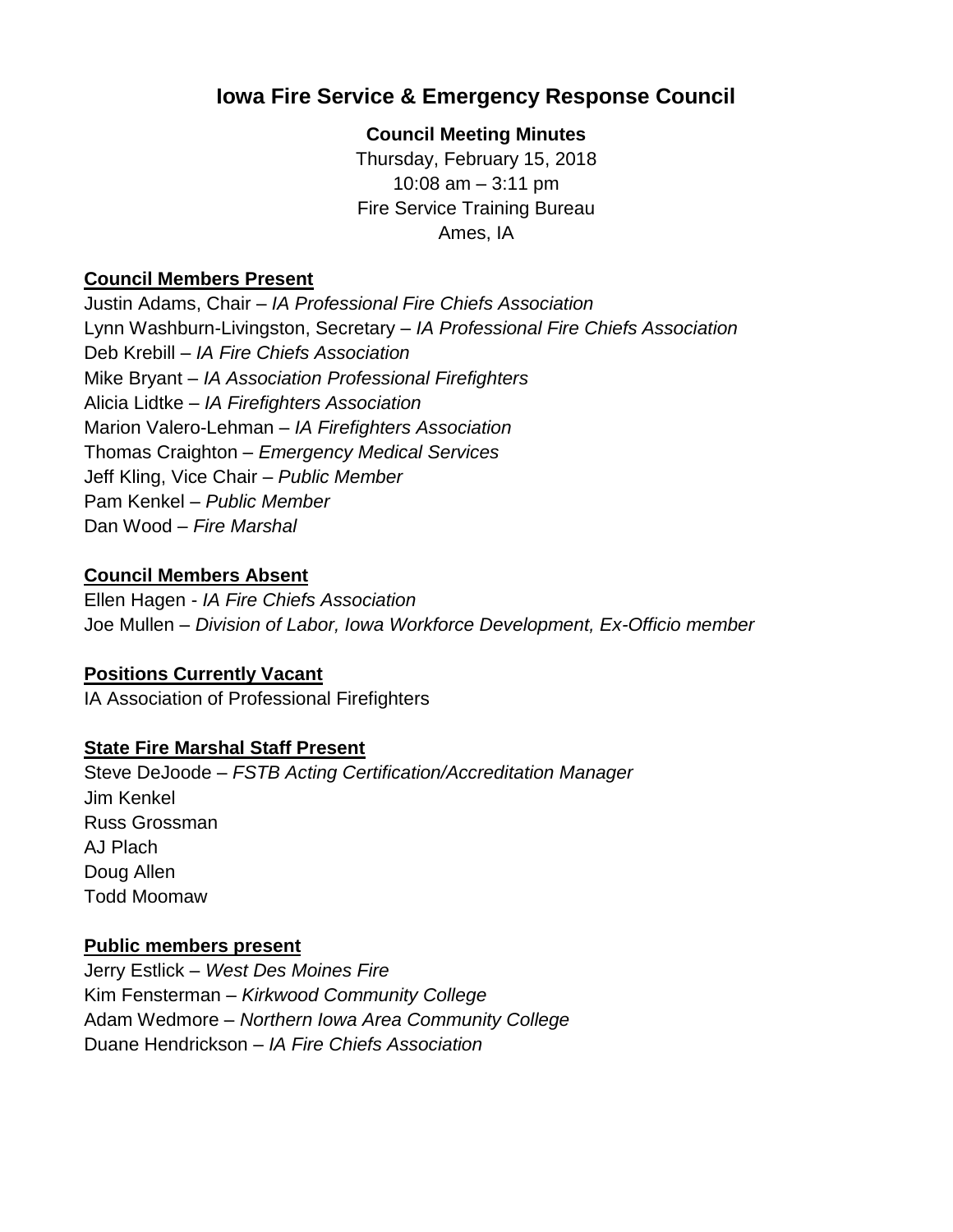Item #1 – Roll call

 Council Chair Adams called the meeting to order at 10:07 am. Secretary Washburn-Livingston informed the Chair that Council attendance had been taken. A sign-in sheet for others in attendance was circulated.

Item #2 – Approval of previous meeting minutes

• Motion to accept by made Craighton, seconded by Kling. Minutes approved – all Ayes

## **OLD BUSINESS**

Item #3 – Computer based testing

- DeJoode informed the Council the procurement process was moved from DPS to Iowa State due to delays. He met with the college to discuss whether a full RFP would be required as that would take 3-5 months. J. Anderson from Northwest Community College attended the meeting.
- May be able to do a temporary contract while RFP in process. If contract approved may be possible to be operational in approximately 2 months.

Item #4 – Certification retesting

• Topic included in the FSTB update under New Business

Item #5 – 2018 meeting dates

- Discussion of the second Wednesday of April, July, and October for quarterly meetings. Bryant stated that if conflicts arose, dates could be altered as needed. The suggestion of moving the time to the afternoon was not supported.
- Meeting time will remain at 10:00 am. Dates were set for April 11, July 11, and October 10.

## **NEW BUSINESS**

Item #6 – Election of Officers

- Chair Adams researched the FSERC By-Laws regarding officers. Per Section 3.3 Secretary, the position is to be held by a FSTB staff person unless the Council votes to elect a member.
- Secretary Washburn-Livingston was informed and supported a FSTB staff member assuming the duties. The unknown future status of Washburn-Livingston was a compelling factor in this decision.
- DeJoode stated FSTB staff would be able to assume the duties. Council discussion supported this change.
- Chair Adams reported there are no term limits for Council Chair or Vice-Chair.
- Craighton moved to continue with Adams as Chair and Kling as Vice-Chair. Bryant seconded. Motion passed – all ayes.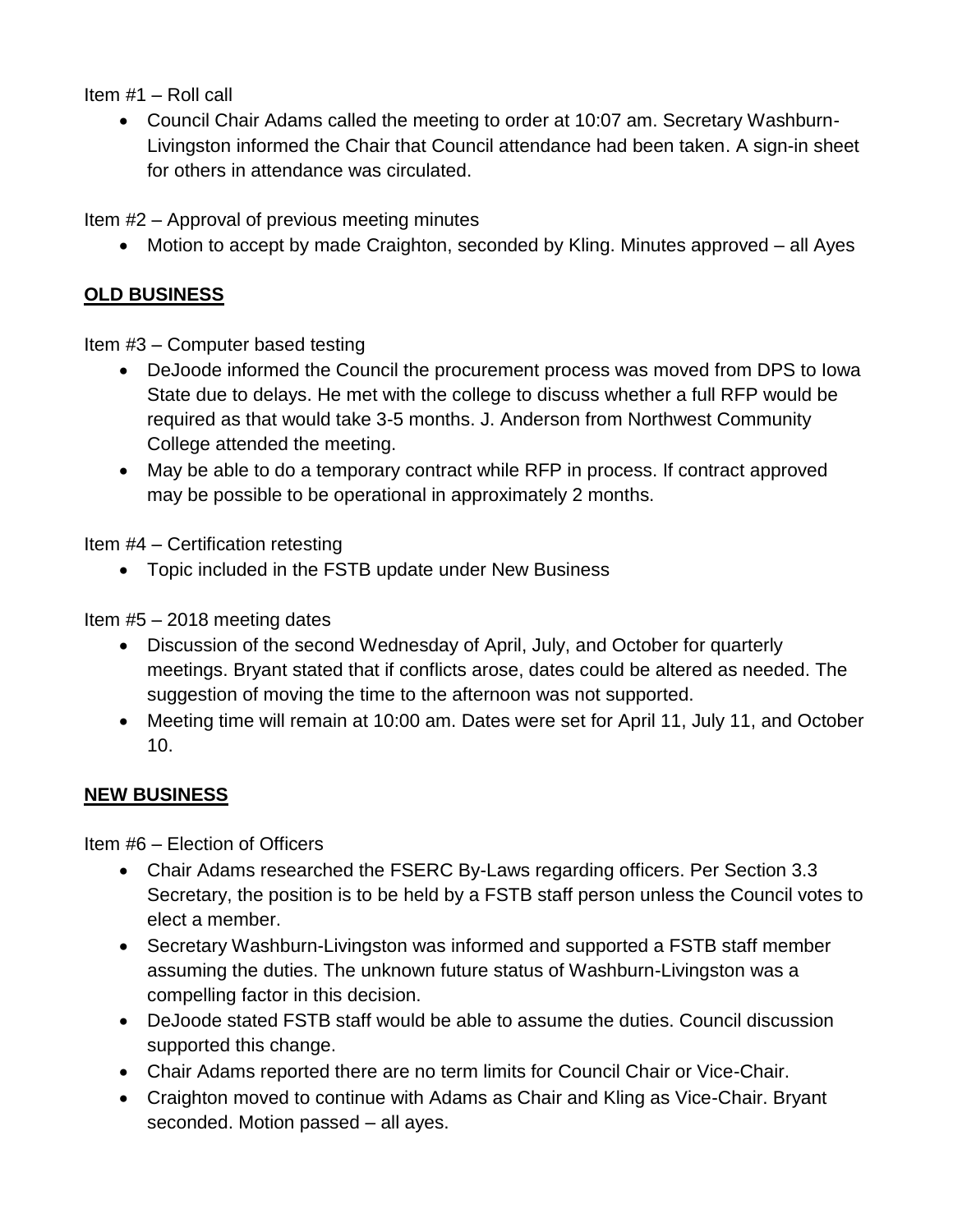Bryant moved to have FSTB staff assume Secretary role. Craighton seconded. Motion passed – all yes.

Item #7– Council membership and seats set to expire

- Discussion of Council By-Laws and the term "fireman." Chair appointed a committee to review the By-Laws and report at the next meeting. Committee members – Craighton, Lidtke, Bryant.
- Any recommendations for changes to the By-laws will have to go through the administrative rules process.
- Discussion of adding a Council member from Iowa Instructors group. Fensterman suggested also having a representative from the Community Colleges. This would require a code change. Chair Adams will place the topic of adding members on the April agenda.
- Bryant stated there are problems with approval of nominees. Feedback has been that nominees did not meet the "criteria" but no information on what the criteria is.
- Seats expiring June 30 are Washburn-Livingston, IA Professional Chiefs and Valero-Lehman, IA Firefighters. In addition, one IA Professional Firefighters seat is currently vacant. Chair Adams suggested submitting application documents soon requested an email from anyone re-applying.
- Washburn-Livingston stated she would be discussing IA Professional Chiefs representation with the Association before re-applying.

Item #8 – Meet with FSTB staff

- Chair Adams stated that Council should have a better understanding of staff duties.
- Staff members present Linda Adams, Dawn Beisner, Robin Snider, Linda Thede, Todd Moomaw, AJ Plach, Doug Allen, Jim Kenkel, Russ Grossman. Each informed the Council of their major and minor duties.
- Highlights Dawn discussed new procedure guides available on the website and a new website build; AJ discussed his work on re-accreditation; Russ explained use of part-time staff versus benefits of full-time. 687 Fire School registrations – impact of limited mailing but this is costly. Council members encouraged to attend Fire School.

## **FSTB UPDATE** (in order of occurrence, not agenda listing)

Item #9 – FSTB Update/General

- There will be a room dedication at DPS next Thursday, 2/22
- FSTB received a \$130 thousand endowment from a citizen. The individual, Walter Johnson, had no connection with FSTB. This was the first payment, additional is to be given at a later date.

Item #10 – Budget update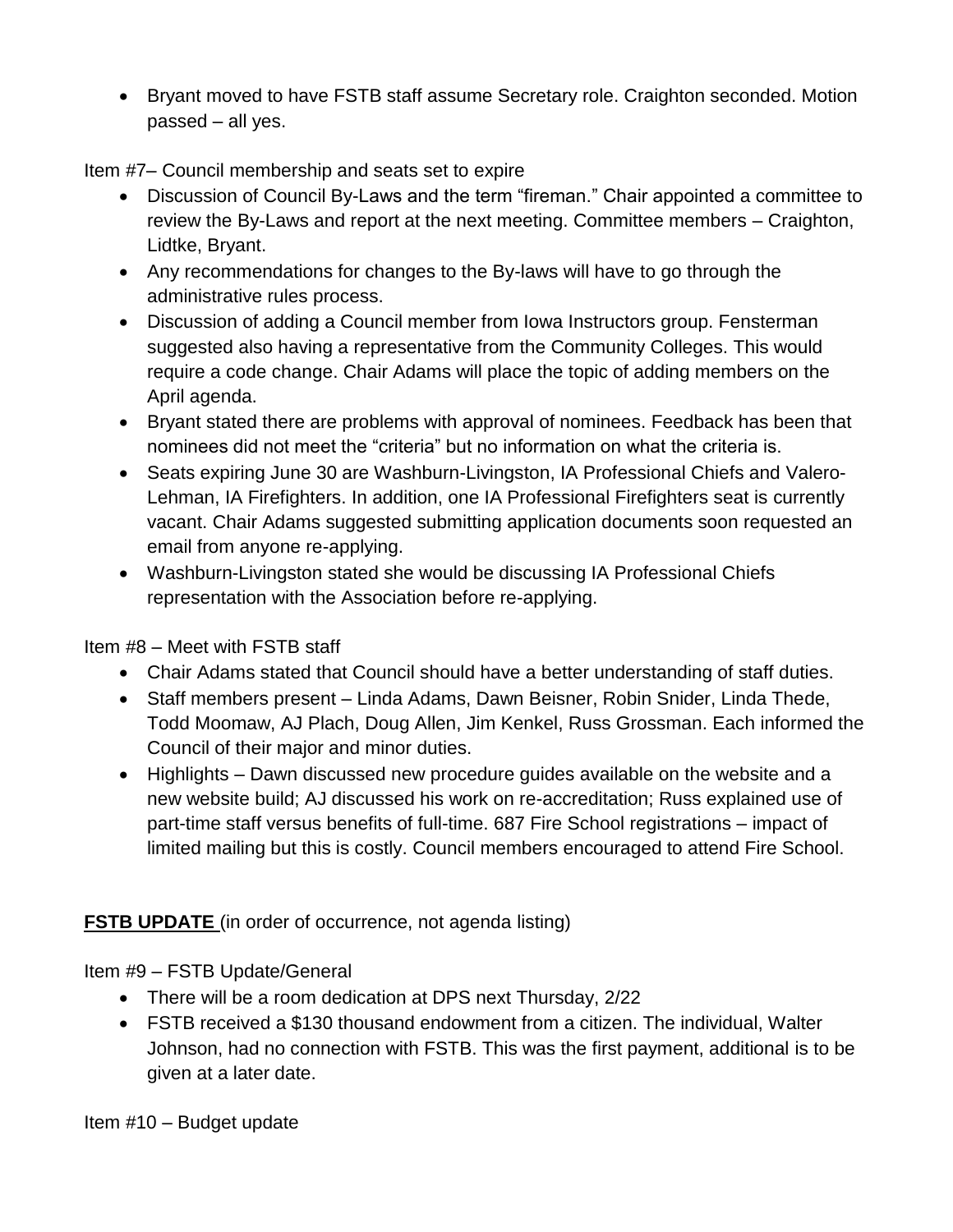- Budget has been constant for last 8 years. Salaries are funded at only 75%.
- Three options are to be submitted this year to meet from \$300K to \$1.9M in cuts.
- Current DPS vacancies include 2 at FSTB. If next year's budget status quo, will cut 4 additional sworn staff – inspectors and investigators.\
- Will not be able to raise fees
- General discussion of how fireworks are to be handled without inspectors.

Item #11 – Bureau Chief

- Will not be able to fill the position this year. Ability to hire next year is budget dependent.
- Acting Certification Manager DeJoode and Chair Adams have been asked to meet monthly to keep communication open.
- Wedmore asked FM Wood what the future of the FSTB is. Wood stated there is no definitive answer.
- Kling asked if the Bureau Chief position could be filled by internal promotion. Wood stated yes, but that would leave another position open.

Item #13 – Certification Manager

• Certification Manager – 37 applied and six were interviewed. Background checks are being done on the selected person. If all goes well, may start around April 1.

Item #12 – Investigator class registration (not on agenda)

- Kenkel asked Council for input regarding registration over the maximum.
- Maximum of 40 is stated in the class information. No written policies are in place.
- Discussion how to select attendees, discrimination if career members selected over volunteer, maximum of 2 from any department. Kenkel stated there is a policy for how many from any department.
- Council recommended that policies be written to cover such situations.
- Craighton moved to enforce the 2 per department policy and to stop registrations after the stated maximum is reached. Any additional to be placed on waiting list. Second by Bryant. Motion passed – all ayes.
- Washburn-Livingston recommended FTSB staff writing formal guidelines for class size. Discussion but no motion. This will be an Item for April 2018.
- Other comments
	- $\circ$  Fensterman suggested the use of a disclaimer that FSTB "reserves the right to.."
	- $\circ$  Grossman asked how to ensure the best people are selected for the class.
	- o Wedmore asked if the class is modeled after the National Fire Academy course. If so, could use similar application form for background of applicants.

Item #13 – Accreditation update

• Presentation by AJ Plach (see PowerPoint)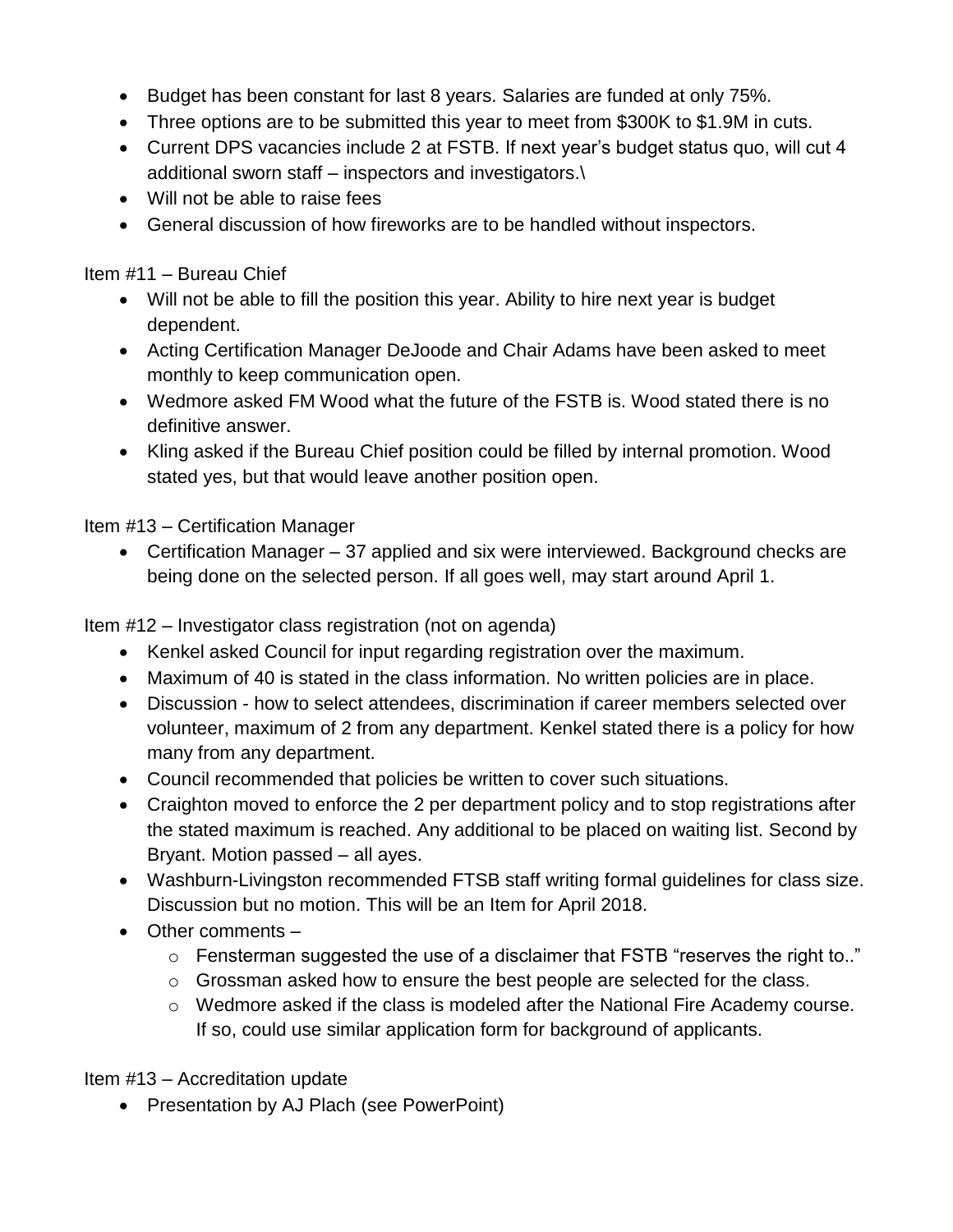Item #14 – Training program update (see PowerPoint)

- DeJoode gave a presentation on practical skills testing
- Exams have been revamped as a result of the accreditation process. New testing will begin April 2018.
- Until new procedures are in place, very limited testing will be done.

Item #15 - Retesting update

- DeJoode gave a presentation on retesting analysis (see PowerPoint)
- Results are not finalized but the number of individuals passing was very low.
- If unsuccessful at retest, IFSAC/ProBoard seals are being cancelled and removed from the system. Is successful in the future, new seals will be issued.
- Many will have to start all over. Letters will be sent to both individuals and Chiefs.
- Chair Adams asked about reciprocity. DeJoode stated that if Iowa certification is desired, must pass out testing. Otherwise will be entered as having met requirements.
- Fensterman asked if any more retesting will be allowed answer was NO
- Valero-Lehman asked if tests could be challenged without re-taking a class. Answer YES but must also do all of the projects and skills testing.

Item #17 – Revolving loan program

- Council suspended the program for one year at the March 29, 2017 meeting.
- DeJoode stated the balance 1/1/2017 of \$219K, March 2017 \$105K, and February 2018 \$383K.
- Washburn-Livingston asked how many loans are active. 3/29/2017 minutes state 23 active loans.
- Program will be restarted. No motion needed as suspension has expired.
- Discussion of application and program guidelines.

Item #18 – Assistance to Firefighter Grant

DeJoode stated a grant is being submitted for a regional trailer with equipment.

# **OTHER BUSINESS**

Item #19 – Community college update

 Fensterman asked to have a standing items placed on the agenda for an update form the college collaboration meetings and the regional testing sites concept. She also recommended making the college meeting minutes available to the Council for review.

Item #20 – Missouri Valley Division conference

 Washburn-Livingston shared information on the upcoming conference to be held in Davenport July 18-20, 2018.